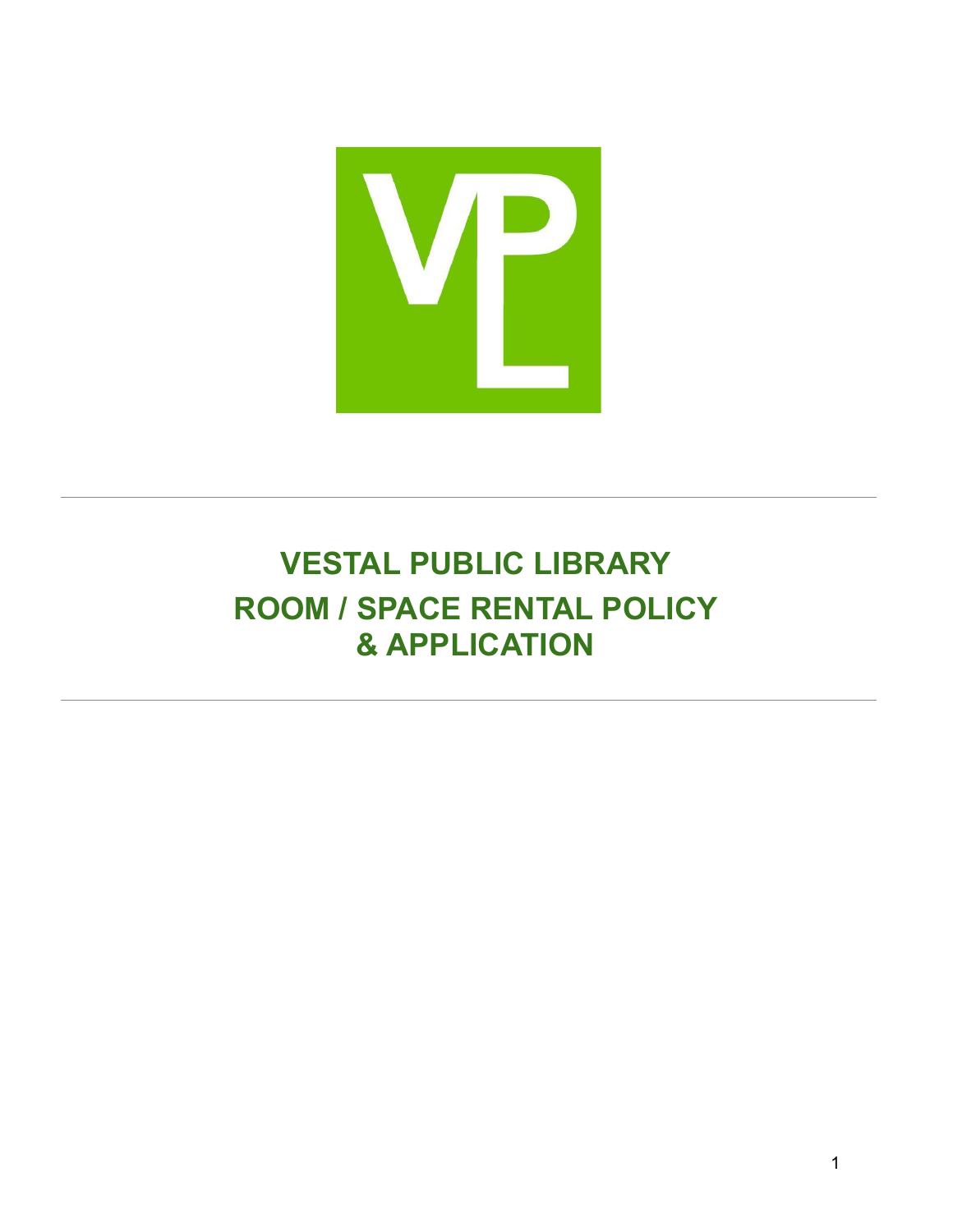

#### **TABLE OF CONTENTS:**

- **I. AVAILABILITY**
- **II. RENTAL FEES**
- **III. ROOM / SPACE RENTAL APPLICATION & PROCEDURES [https://forms.gle/K1AfzJEjj5XegDw3A](https://forms.gle/vGJfQaMfoLKqTyWX8)**
- **IV. SCHEDULING**
- **V. CLOSINGS AND CANCELLATIONS**
- **VI. GENERAL RULES & REGULATIONS**
- **VII. EQUIPMENT AND SUPPLIES**
- **VIII. EXITING MEETING ROOMS**
- **IX. POLICY VIOLATIONS**
- **X. LIABILITY**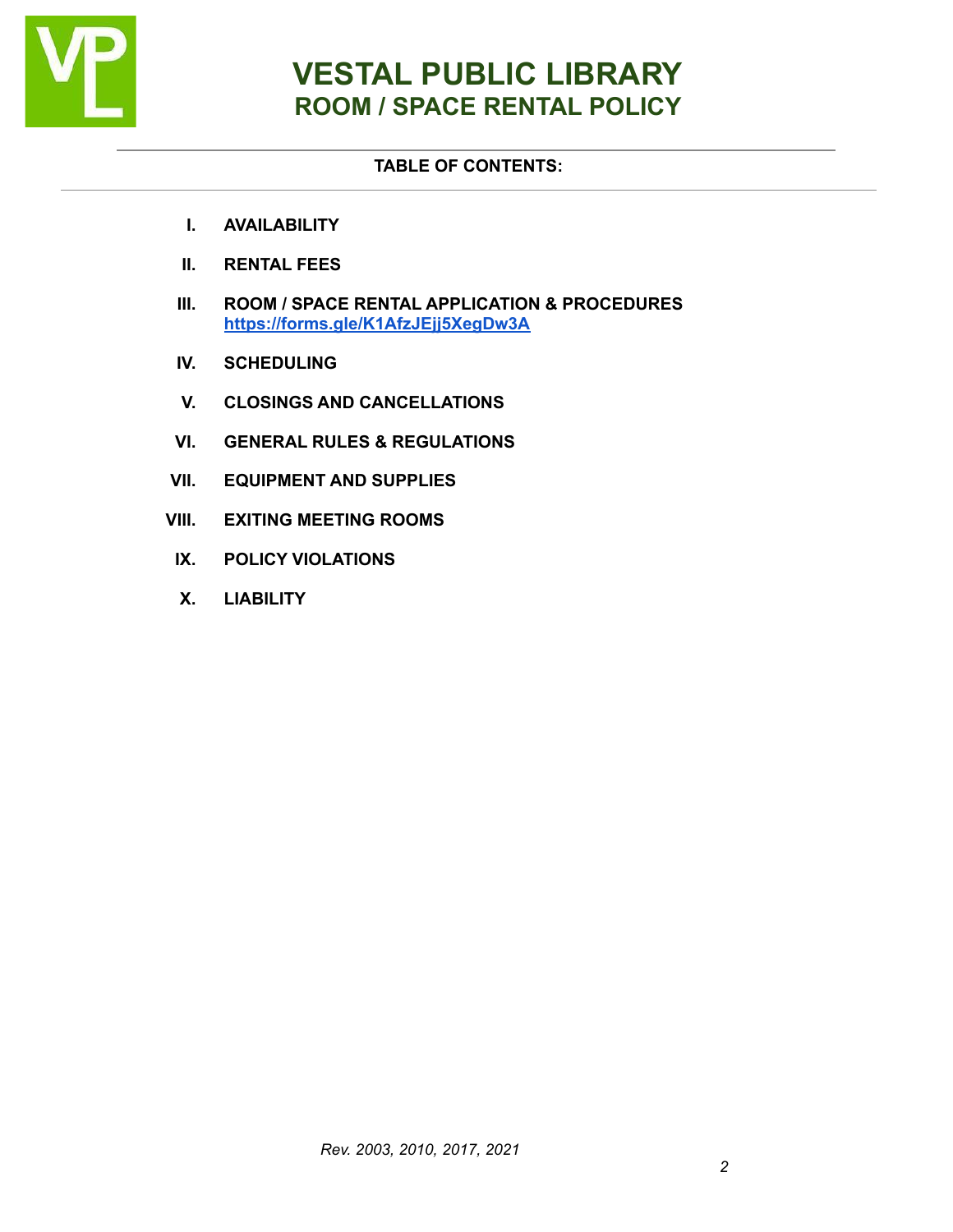

Each room / space rental and occupant is subject to the VPL conditions, rules, and regulations. Vestal Public Library reserves priority scheduling for all VPL meeting spaces.

Vestal Public Library reserves the right to deny any room / space rental application or cancel future bookings for groups or persons in violation of the VPL Patron's Standards of Conduct, VPL Room / Space Rental Policy Agreement, VPL Health & Safety Rules, and/or delinquent 4CLS fines/fees.

Rentable VPL space includes: **Large Meeting Room (94 person capacity)** and the **Conference Room (11 person capacity)** and the **Front Garden / Patio (25 person capacity)**.

#### **I. AVAILABILITY:**

- VPL programs receive first priority
- Available to community patrons on a first come first served based on receipt of payment
- Organization / Group / Individual booking the room is responsible for supplying an interpreter if one is requested
- Groups are responsible for enforcing existing safety regulations:
	- 1) No smoking at any time inside the building or outside
	- 2) Exits and entrances must be kept free of obstruction
	- 3) Meetings should not disrupt ordinary library activities
	- 4) At the start of each meeting, speaker should point out emergency exits

#### **II. RENTAL FEES**

- VPL meeting rooms are available to Four County Library System Patrons in 1 hour increments only. Town of Vestal Departments are exempt from fees
- Rooms / Space may be rented for single use (hourly) or recurring monthly rentals (hourly & 1 meeting per week). Room / Space Rentals may be scheduled & reserved up to 12 months in advance. Fees are calculated based on the number of hours scheduled.
- Reservation payments are due in-full at the time of scheduling. Only verified appointments that are paid for in-full will be scheduled.

#### **All Rental Fees are final and non-refundable. Upon review by the library director, room rental credits may be issued and/or rescheduled if:**

- 1. the Library is closed for reasons beyond its control (weather, emergency)
- 2. the individual/group provides the Library at least 48 hours notice of cancellation
- 3. the individual/group is displaced by a Library or government program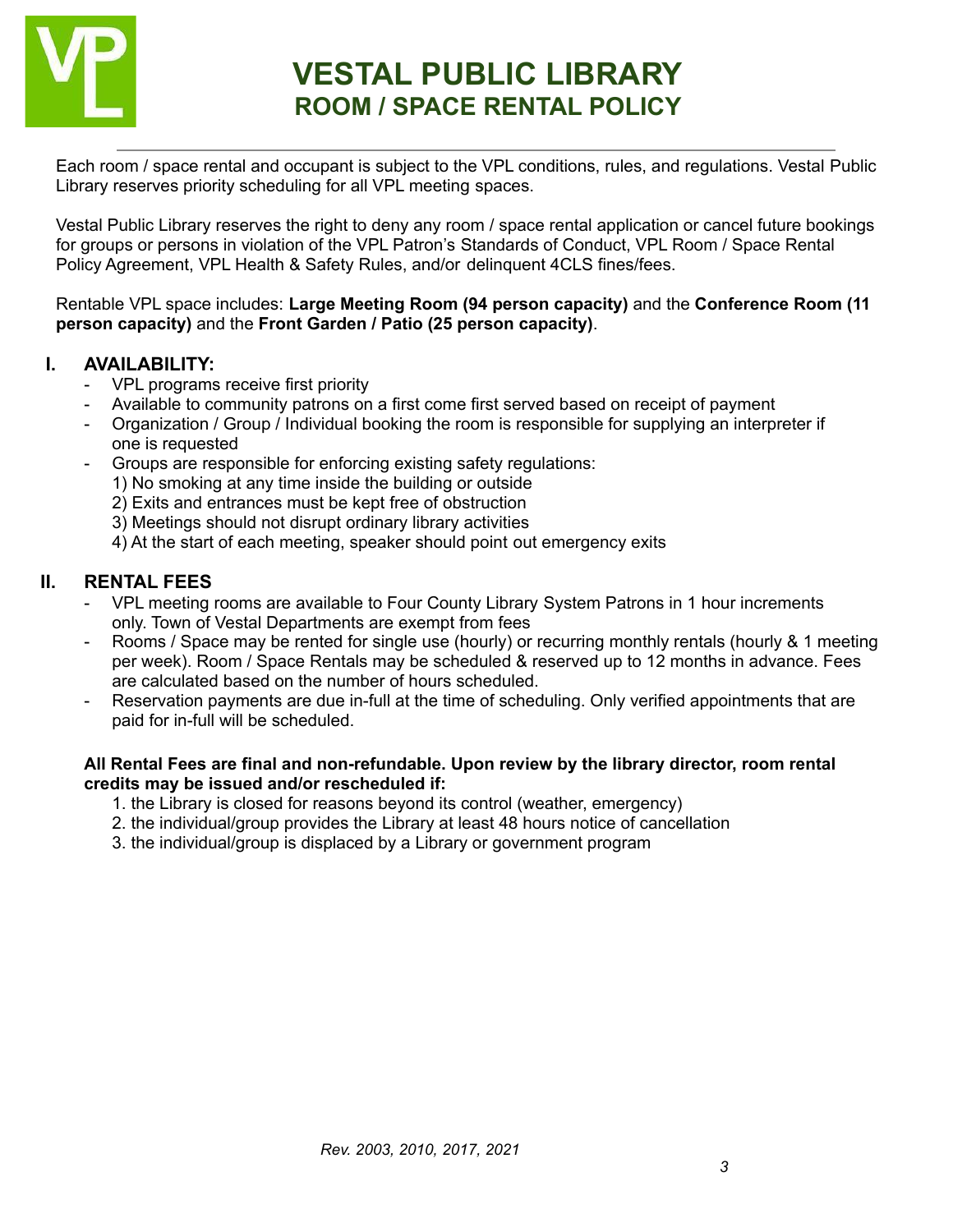

#### **MEETING SPACE PRICING GUIDE**

**VERIFIED NON PROFIT & COMMUNITY ORGANIZATIONS PRICING**

**CONFERENCE ROOM PRICING (11 person capacity)**

- \$10 PER HOUR(1 hour increments only)

\*\**The use of the kitchen is permitted upon request* (additional \$10 fee)\*\*

**FRONT PATIO & GARDEN PRICING (25 person capacity)**

- \$5 PER HOUR (1 hour increments only)

\*\**The use of the kitchen is permitted upon request* (additional \$10 fee)\*\*

**LARGE MEETING ROOM (94 person capacity)**

- \$15 PER HOUR (1 hour increments only)

\*\**The use of the kitchen is permitted upon request* (additional \$10 fee)\*\*

**FOR PROFIT & PRIVATE EVENT PRICING**

#### **CONFERENCE ROOM PRICING (11 person capacity)**

- \$20 for the first hour, \$10 for each hour beyond that (1 hour increments only) \*\**The use of the kitchen is permitted upon request* (additional \$10 fee)\*\*

**FRONT PATIO & GARDEN PRICING (25 person capacity)**

- \$15 for the first hour, \$5 for each hour beyond that (1 hour increments only) \*\**The use of the kitchen is permitted upon request* (additional \$10 fee)\*\*

#### **LARGE MEETING ROOM (94 person capacity)**

- \$35 for the first hour, \$15 for each hour beyond that (1 hour increments only) \*\**The use of the kitchen is permitted upon request* (additional \$10 fee)\*\*

# **III. ROOM / SPACE RENTAL APPLICATION & PROCEDURES**

- A. Meeting Room rentals must be secured by submitting a completed **VPL Meeting Space Rental Application**, schedule verification by a VPL Librarian, and paying the accompanying room rental fee. Payments will only be accepted after scheduling verification and a confirmation number is given, Payments may be made in-person via cash, check or credit card and online credit card payments may be submitted via the Library's Donate & Pay app.
- B. Meeting Room Rental Applicants must be verifiably at least 18+ years of age and a current Four County Library System card-holder.
- C. A representative of the group, who has read and agrees with the policy, must submit the **VPL Meeting Space Rental Application** and applicable fees within one week of initial request for confirmation of reservation.
- D. Applications and reservations are limited to a maximum of 12 months in advance, beginning the *Rev. 2003, 2010, 2017, 2021*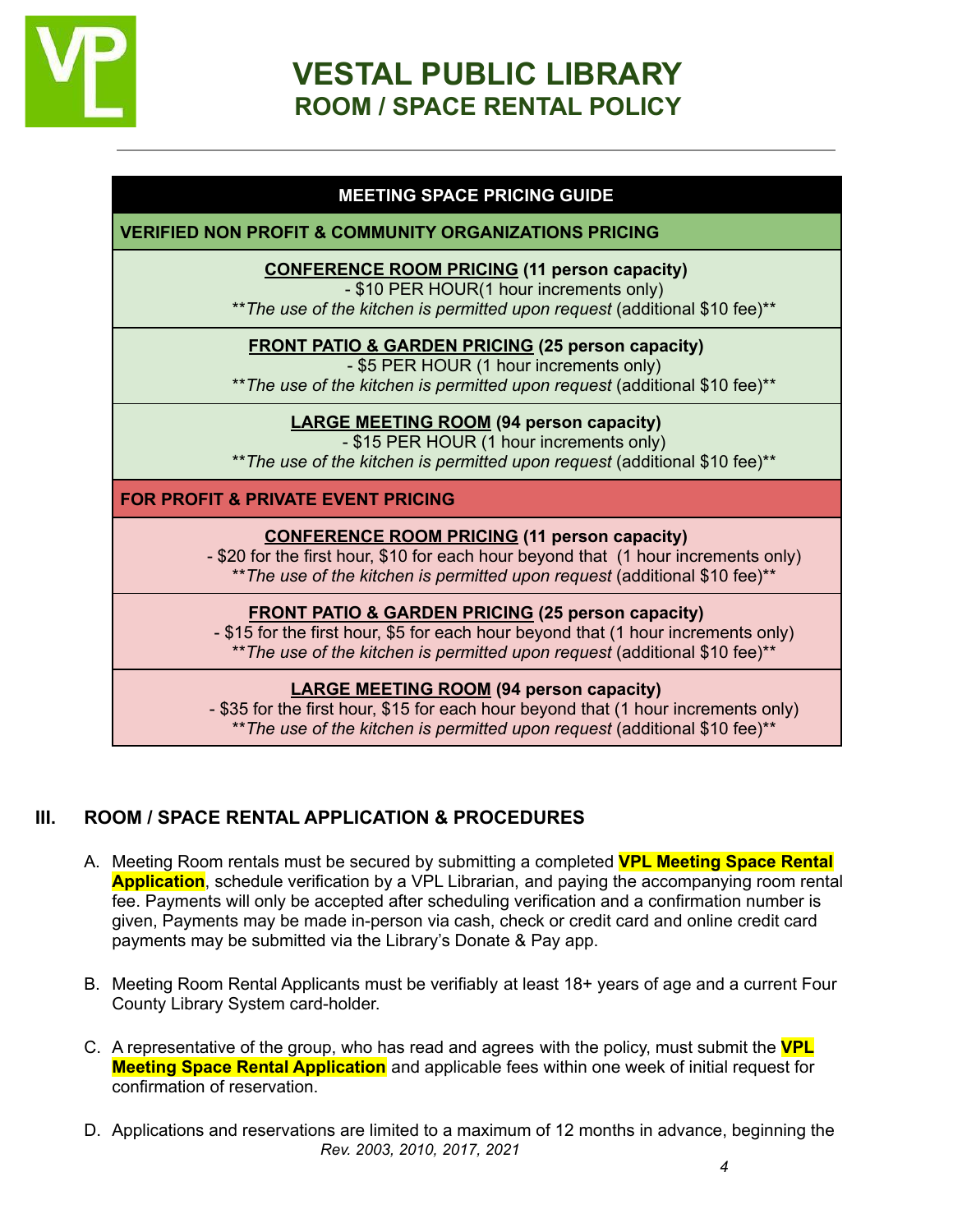

month in which applications are submitted. Bookings and reservations are accepted on a first-come-first served basis.

- E. All VPL Meeting Room Rentals & Bookings must first be verified and accompanied by a completed **VPL Meeting Space Rental Application** and payment in-full of all room rental fees before a reservation is finalized.
- F. Any organization holding a meeting open to the public MAY NOT charge an entry fee.
- G. No group or individual may solicit for donations within the library except VPL and the VPL Friends Group.
- H. No group or individual may proselytize within the library.
- I. Rejected applications may be appealed to the Vestal Public Library Director ([reference@vestalpubliclibrary.org\)](mailto:reference@vestalpubliclibrary.org). A final decision will be made by the Library Director with the support of the Library Board.

# **IV. SCHEDULING**

- A. All meetings must be scheduled during normal VPL operating hours and end by 7:30 PM Monday - Thursday, by 4:30 PM Friday, and 3:30 PM - Saturday. \*\*Exceptions are made to Library related meetings and the Broome County Board of Elections.\*\*
- B. Cancellations must be made at least 48 hours in advance Library Director may restrict future meetings if cancellation requirements are not met.
- C. Meetings must be completed and room empty by library closing time
- D. Meeting Rooms are available for rent during the Vestal Public Library's regular operating hours. \*\*See VPL's current operating schedule for regular and holiday hours.\*\* <https://www.vestalpubliclibrary.org/hours>
- E. Reservations are made on a first-come-first-served basis with completion and verification of the following mandatory steps:
	- 1. Submission and verification by a VPL Librarian of a completed **VPL [Meeting](https://forms.gle/vGJfQaMfoLKqTyWX8) Room Rental [Application](https://forms.gle/vGJfQaMfoLKqTyWX8)**
	- 2. Payment and verification of any & all accompanying fees paid in-full to the Vestal Public Library.
- F. Reservations for the current 12 month cycle may be made at any time. No reservations will be taken more than 12 months in advance and payment is due in-full at the time of reservation. \*\**see* section **II. Rental Fees** for pricing\*\*
- G. In order to allow for equitable use of the facility by VPL Patrons, recurring meetings will be limited to one per week. The frequency of reservations are subject to regulation at the discretion of the Vestal Public Library Board of Trustees.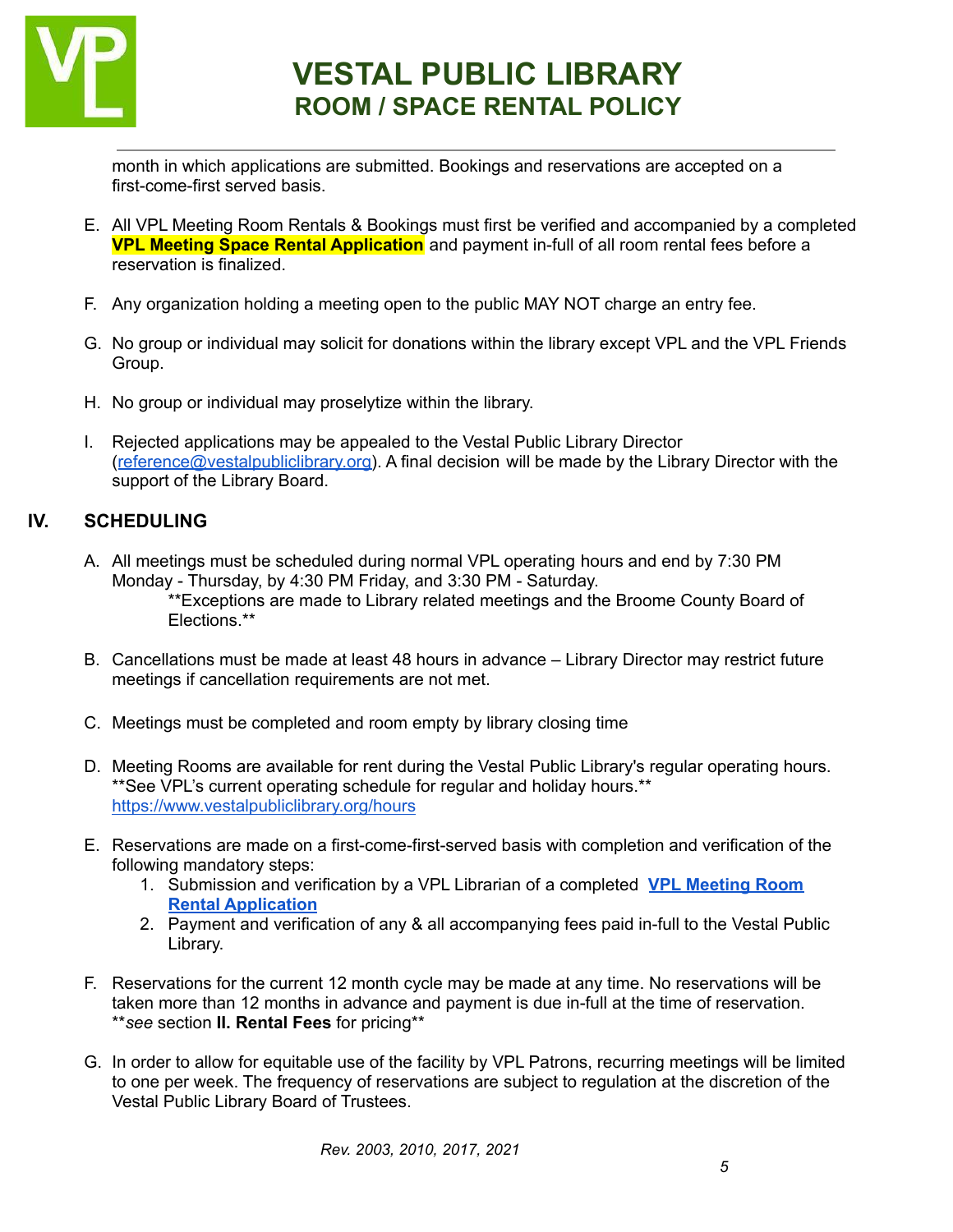

- H. All scheduled meetings must be verified and recorded by a member of the Information Services staff on the Meeting Room Reservation Calendar.
- I. Meeting Room bookings shall be maintained in the VPL Meeting Room Reservation Calendar. Last-minute changes will be updated as soon as possible.

# **V. CLOSINGS & CANCELLATIONS**

- A. All Vestal Public Library, Town of Vestal, and Government Programs take precedence over all other uses of the Meeting Rooms. The Library, therefore, reserves the right to cancel or reschedule previously scheduled meetings to alternate dates or rooms after contacting the affected groups/individuals.
- B. All groups/individuals shall notify the Library of any cancellations with as much forewarning as possible. Only meetings cancelled within (48) hours before a scheduled meeting will receive credit for future meetings to be rescheduled. Frequent cancellations and abuse of VPL's rescheduling policy may disqualify a person or group from receiving room rental credits in the future.
- C. The Library reserves the right to close the Meeting Rooms for reasons beyond its control (i.e., inclement weather, etc.). The Library will notify the groups/individuals listed on the VPL Room Rental Application form and issue room credit toward future meetings. It is the responsibility of the room rentee to disseminate closure information to their group. As soon as a closing determination is made, such closing will be announced on VPL's Website <https://www.vestalpubliclibrary.org/> , social media accounts, and local news media*.*

# **VI. GENERAL RULES & REGULATIONS**

- A. It is the responsibility of the registered groups/individuals renting the Meeting Room to ensure compliance with Fire Code occupancy limits, which are clearly posted in each room.
- B. Food & Drink may be served in Meeting Rooms. Each individual or group renting the meeting space is responsible for maintaining the cleanliness of the room it uses. If the kitchen is rented (for an additional \$10 fee), the group is responsible for leaving the kitchen clean for the next group/individuals.
- C. Due to Fire Code restrictions, **open flames of any kind are strictly forbidden**. Including but not limited to: candles, canned heat chafing dishes, lanterns, etc. Violators of this policy may be subject to additional fees and will have their room rental privileges permanently revoked.
- D. Smoking or Vaping is NOT permitted on Library property. Violators of this policy may be subject to additional fees and will have their room rental privileges permanently revoked.
- E. The setup & cleanup of the rented space is the responsibility of each group. Chairs and tables should be stored on the side of the Meeting Room for the use of groups in those rooms; the Conference Room setup may be altered, but only slightly, due to space restrictions. Groups may NOT leave anything in hallways, due to fire code and safety restrictions.
- F. Library employee parking spaces may not be used by those setting up or attending a meeting; only the main front door of the Library may be used.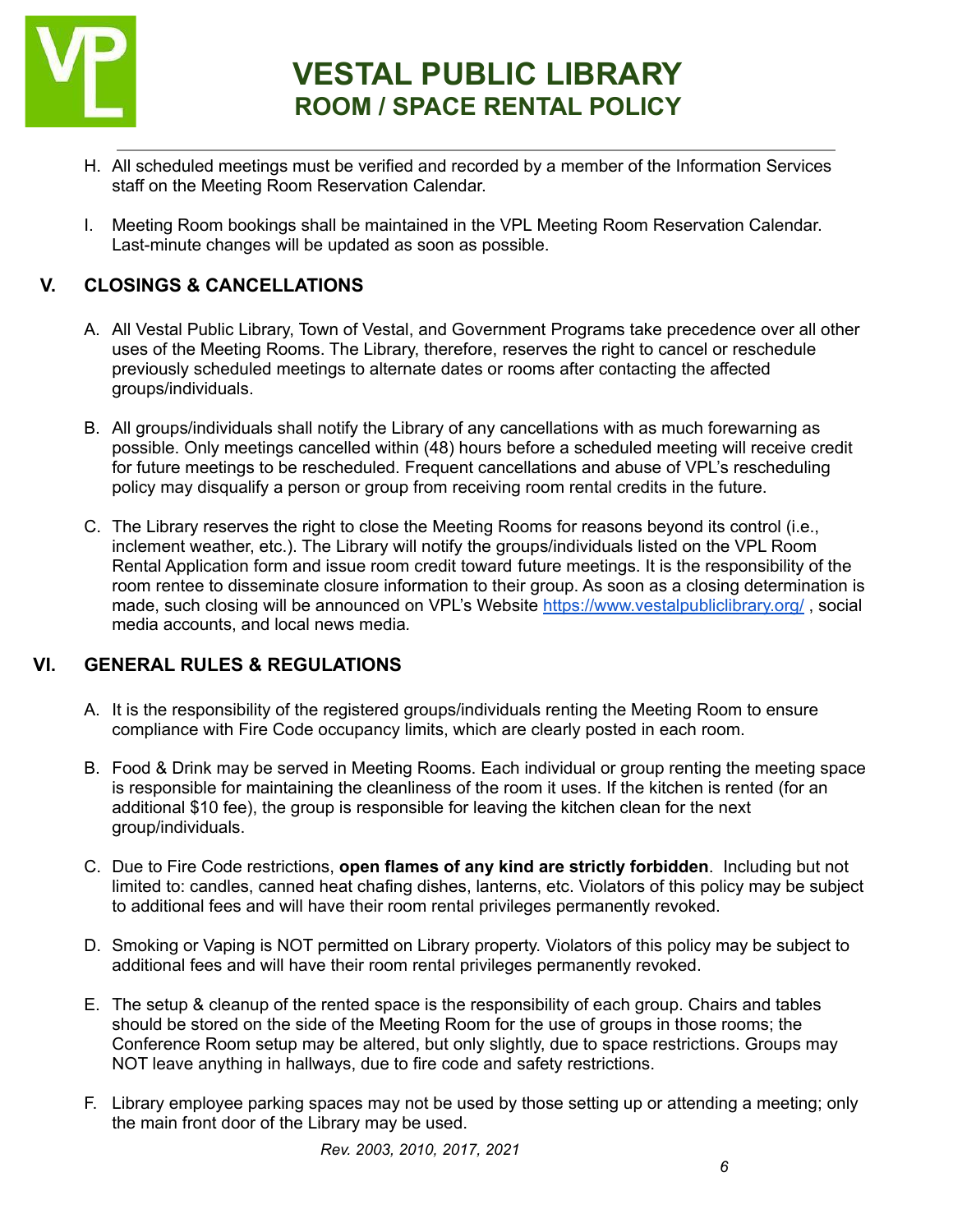

- G. In accordance with Federal, State, and Local fire laws, lights above exit doors in Meeting Rooms must remain lit at all times. Violators of this policy may be subject to additional fees and will have their room rental privileges permanently revoked.
- H. The Rental of a VPL meeting room does not constitute an endorsement or sponsorship by the Vestal Public Library of a program or the point of view expressed. Any advertisement must in no way imply Library sponsorship or support.
- I. No group has permission to use the Library's name, phone number, or address for any purpose related to their meeting or organization. The Library may not be used as a mail drop or contact for any group.
- J. In the case of an emergency, library staff reserves the right to interrupt meetings to safely evacuate the building.
- K. Individuals / Groups using the Meeting Rooms are expected to conduct their activities in an organized, respectful, quiet, and orderly manner. The Library staff may notify the police if a group's behavior warrants such action. In such a case, the individual / group in question will lose all room rental privileges and must appeal to the Library Director to reinstate their privilege to rent the VPL Meeting Rooms in the future.
- L. Nothing may be attached to any wall or ceiling in any room or hallway in the library without consent of the Library Director. Approved announcements may be posted on Library bulletin boards.
- M. Restrooms must be left clean and unlocked.
- N. The side door to the Library is a FIRE DOOR and must NOT be opened or propped open. Meeting Room privileges will be revoked for groups/individuals found or reported to prop this door open or allow it to be used as an entrance.
- O. All individuals/groups using Meeting Rooms are required to conclude their meetings on time and be cleaned up before the next scheduled meeting. All individuals/groups must complete their "Meeting Room Checklist and Closing Report" for each meeting. The Library will collect the information to be found on this report for statistical purposes. Checklists must be turned in to the Reference Librarian at the conclusion of each meeting.

# **VII. EQUIPMENT AND SUPPLIES**

- A. Equipment available without advance notice to Reference/Information Services: lectern; projector stand; wireless high-speed internet
- B. Equipment available with advance notice to Reference/Information Services: VHS/DVD player (Meeting Room only); Flat-screen TV (Meeting Room only); high-speed wired internet connection.
- C. All borrowed equipment must be returned in satisfactory condition at the conclusion of each meeting.

*Rev. 2003, 2010, 2017, 2021*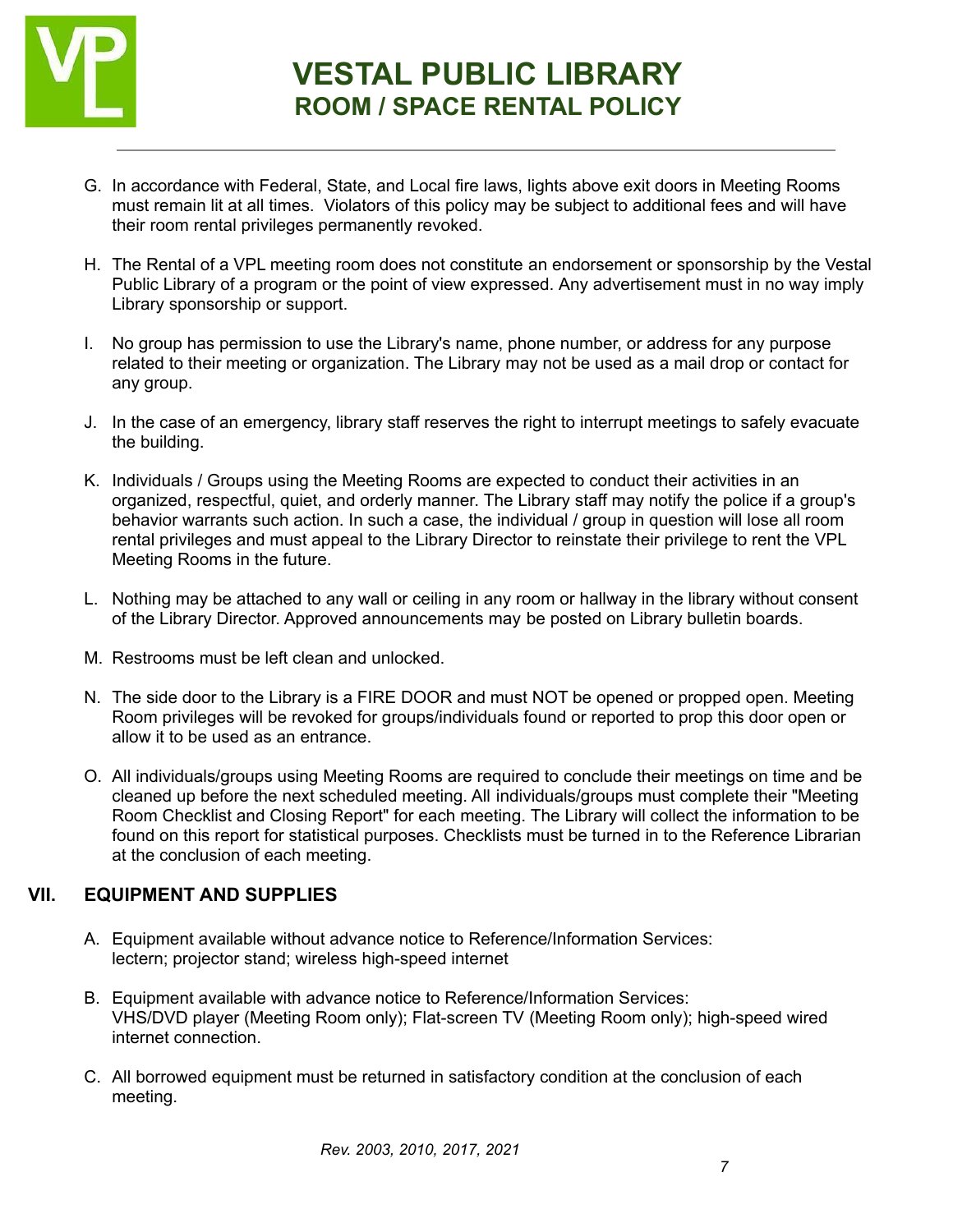

- D. No equipment, supplies, furniture, food, or materials of any kind belonging to any patron or group shall be permitted to be stored in the Meeting Room, Kitchen, hallways or elsewhere in the Library building.
- E. The Library assumes no responsibility for any materials left on the premises, nor for loss or theft of, or damage to, any equipment or materials owned or rented by any group or individual related to any group renting the Meeting Rooms.
- F. Any groups or individuals borrowing/using Library equipment assume responsibility for the proper use & care of the equipment and its subsequent condition.

# **VIII. EXITING MEETING ROOMS**

- A. Each registered group/individual is responsible for the condition and tidiness of the rented space after each use and the replacement/reimbursement of any lost or damaged equipment.
- B. At the conclusion of each meeting: all chairs and tables must be re-stacked in their appropriate locations.
- C. Any group found damaging VPL space or equipment will lose all future Room Rental privileges, forfeit any/all paid fees, and will be charged for the replacement or repair of any damages or lost equipment.
- D. Any group failing to return the VPL meeting rooms in a satisfactory condition upon exit, will receive an initial written warning. Any subsequent offenses will result in a \$50 cleaning fee per offence and may result in the denial of further use of VPL Meeting Room Rentals.
- E. Groups must complete a "Meeting Room Checklist & Closing Report" after each meeting and turn the form to the Reference Desk. Groups or individuals failing to fill out and submit their required Meeting Room Checklist & Closing Report will be notified. A second offense may result in loss of rental privileges and forfeiture of fees paid*.*

# **IX. POLICY VIOLATIONS**

As a result of violating any of the foregoing rules or regulations, groups, organizations, or individuals may be denied further Room Rentals, and may be liable for any damages and expenses incurred by the Library. Groups will be notified in writing of violations as they occur.

# **X. LIABILITY**

The representative(s) of the Group must sign a room usage agreement that acknowledges all of the requirements contained herein and approved as to form by the Library Board of Trustees' legal counsel. The Group agrees to indemnify and hold the Vestal Public Library, Library Board of Trustees, and the Town of Vestal and any officer, employee and/or agent thereof free and harmless from any and all loss(es), penalty(ies), damage(s), settlement(s), cost(s), charge(s), professional fee(s) or other expense(s) or liability(ies) of every kind arising from or relating to any and all claim(s), lien(s), demand(s), obligation(s), action(s), proceedings or causes of action of any kind in